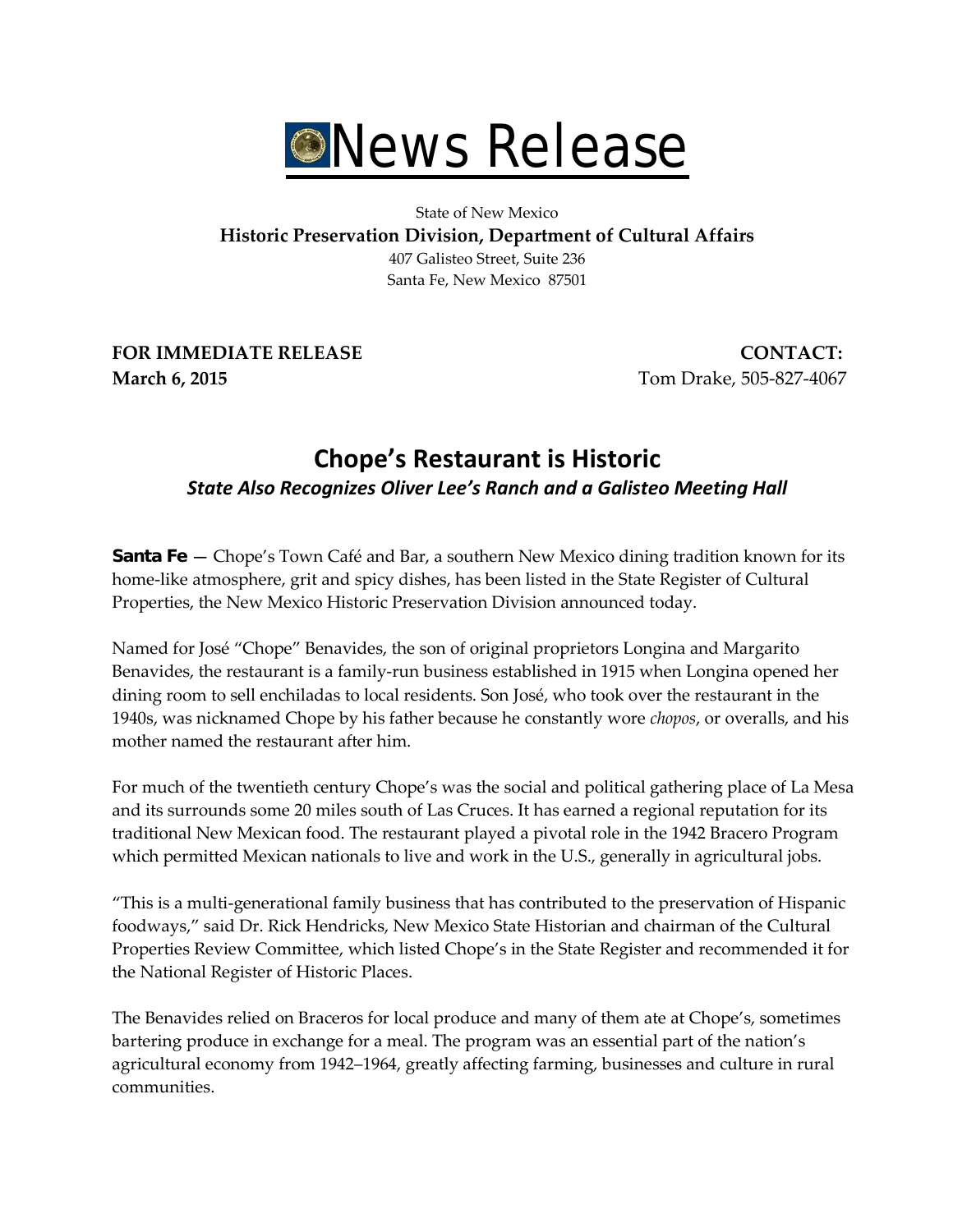Chope's is notable for its thick adobe walls, heavy vigas, latillas and a pressed tin ceiling. But the restaurant with its several additions, the bar, a bartender's residence and two structures are significant more for the role they played in developing the social and political fabric of Las Mesa and its surrounds than for their architecture.

"It's exceptional for a stand-alone restaurant to have survived 50 years, much less 100," said Steven Moffson, HPD State and National Register coordinator. "And, very few restaurants in New Mexico have retained their historic interiors the way Chope's has."

Chope Benavides took over the business from his parents and purchased a rectangular adobe welding shop next door in 1942 that he opened as a bar in 1949, creating separate businesses on the same property. Although his mother bought liquor in Juarez during Prohibition to sell at Chope's, her son wanted the bar located outside the restaurant and away from the living quarters under the same roof where he and his wife, Guadalupe, were raising four daughters. Three of the daughters continue to cook meals at Chope's today.

Their father, who was born in 1915 and died in 1990, has remained a beloved community and political figure. Although he never held office, Benavides consulted with New Mexico governors of both parties for decades. He held weekly coffee gatherings at the café through the 1980s for local farmers who discussed crops and current events affecting agriculture.

"Walking into Chope's is like walking into someone's house who you really like and the food smells great," said Dr. Beth O'Leary, a former Cultural Properties Review Committee member and retired New Mexico State University professor. She worked with students Norma Hartell and Addison Warner who spent more than a year researching and writing the nomination. They attended the CPRC meeting with Cecilia Yañez, one of Chope Benavides' three surviving daughters.

## **San José Hall**

The ongoing restoration of San José Hall, a ca. 1905 fraternal meeting and dance hall in Galisteo, were advanced when the CPRC listed the Territorial-style adobe in the State Register last month.

Currently used for weekend art shows, the building is a prominent local landmark built by La Sociedad de San José, one of many religious societies founded in the nineteenth century whose role was to support the parish church and priest, and perform missionary and educational work.

It is significant for its earthen architecture and as the site of numerous community events. The interior has a small stage at one end and bancos line two walls, framing an open wooden floor. Community dances, religious meeting, performances, family celebrations, and feast days were held in the hall until the 1950s and 1960s when activities diminished.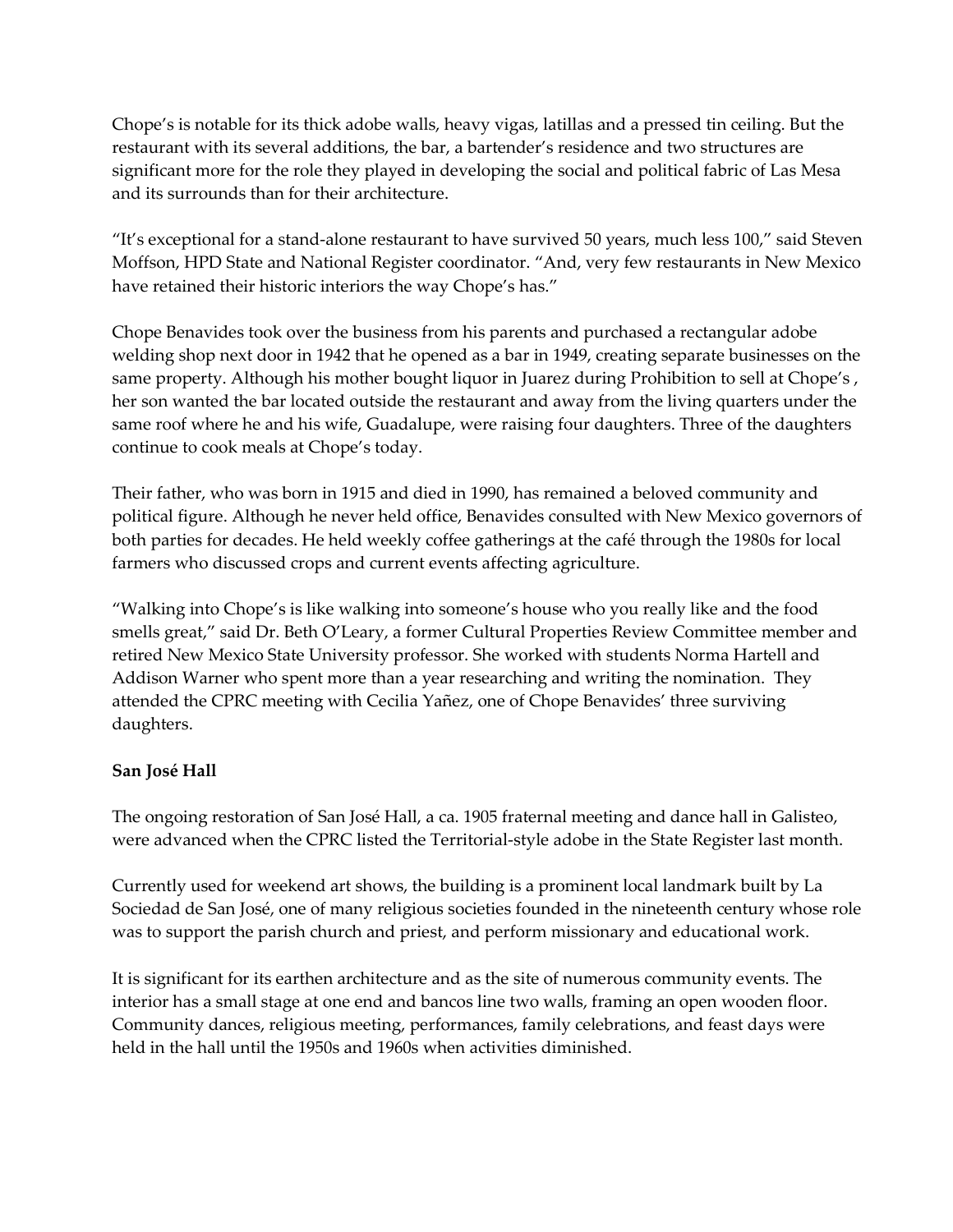The building is known historically as La Sala de San José. The organization, La Sala de San José de Galisteo owns the building. Partnering organization Galisteo de Sala raised \$90,000 and organized volunteer labor to begin restoring it in 2000.

Several community members attended the meeting in support of the Register nomination written by FirstLight Consulting based in Santa Fe. The CPRC listed it in the State Register and recommended for the National Register.

## **Oliver Lee Dog Canyon Ranch**

Oliver Milton Lee was a rancher, politician and gunfighter, and was central—partly because of water rights he owned—to the founding of Alamogordo and Otero County. He established the Oliver Lee Dog Canyon Ranch in 1893, building a four-room adobe ranch house that was added on to four times and grew to 10 rooms by 1907.

The current home is an expert reconstruction; it is considered historic and many of the adobes used to rebuild it are original. Visitors can tour the ranch house on weekends from 3 p.m. – 4 p.m. at Oliver Lee Memorial State Park without an appointment. The original home slowly fell to ruin after Lee's death in 1941, although the house and outbuildings were used in the production of the 1971 Disney film, *Scandalous John*, filmed on location and at White Sands Missile Range, in Arizona and South Dakota. There are 10 buildings, structures and sites original to the property that create the new historic district at the state park.

In 1983 the New Mexico Parks Division acquired the property from the National Park Service, which had controlled it since 1940, and began rebuilding the house. Because of its long public stewardship, the property possesses a high degree of historic integrity, contains prehistoric and historic archaeological sites and is seen a microcosm of ranch in life in southern New Mexico's Tularosa Basin at the turn of the twentieth century. It is important for its association with Lee, who was a state representative and state senator from 1918–1928.

Lee gained notoriety and mounting legal problems in 1896 after being named one of the accused in the murder of Albert Fountain and his nine-year-old son, Henry. The father and son disappeared upon returning to Otero County and after Fountain successfully secured grand jury indictments against Lee and a close associate on cattle rustling charges.

Lee eventually stood trial for the Fountains' murders. Although their bodies were never found, authorities located Fountain's empty buckboard at what now is White Sands Missile Range. Blood and tracks were found at the site and several horse trails from the crime scene allegedly led to Lee's ranch.

A grand jury refused to indict Lee, but two years later Sheriff Pat Garrett secured an arrest warrant for him in Las Cruces after repeated attempts. His long-time friend Senator Albert Fall, an attorney who owed Lee his election to the legislature, represented him. In 1899, a jury deliberated only seven minutes before finding Lee not guilty.